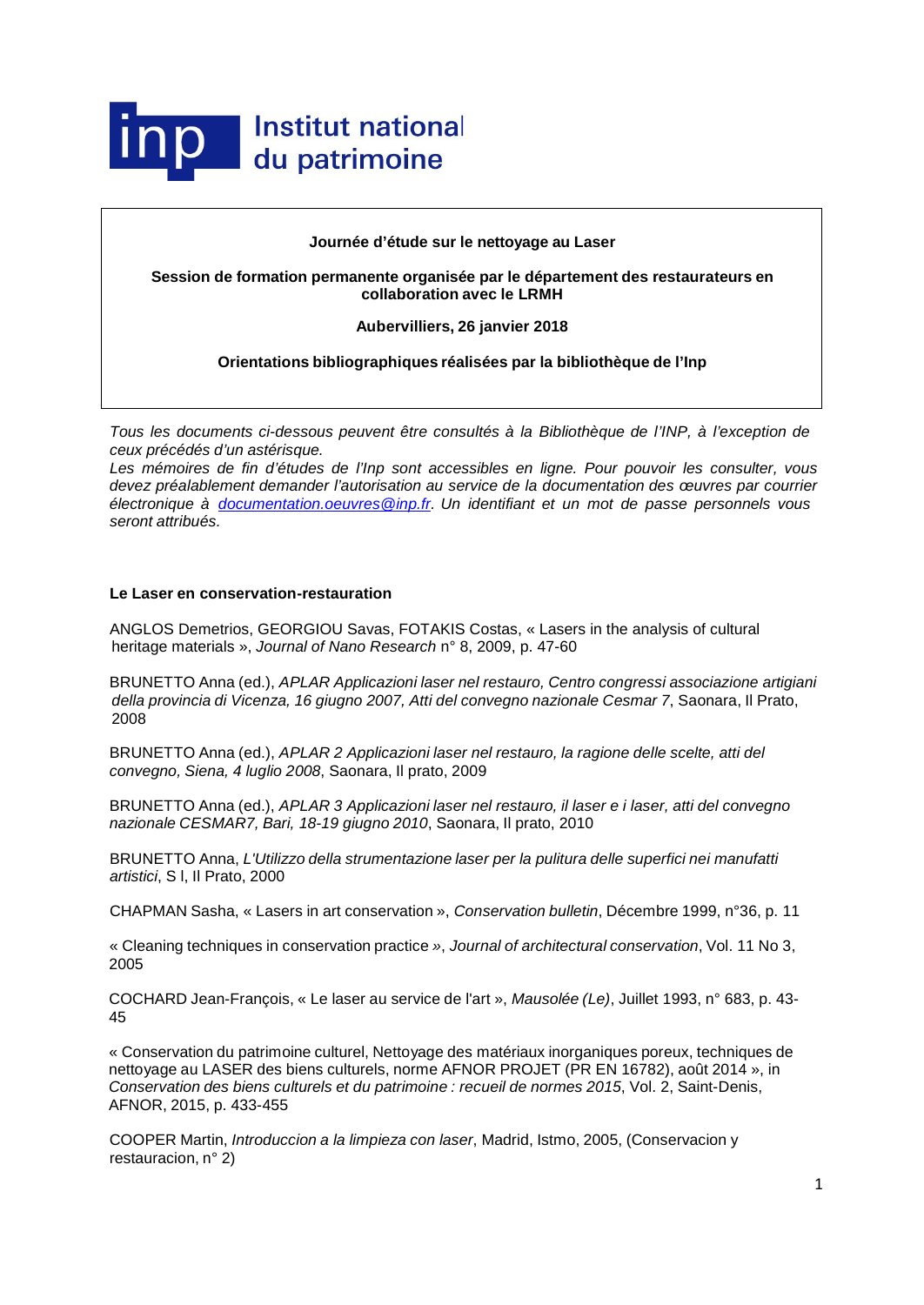COOPER Martin (éd.), *Laser cleaning in conservation, an introduction*, London, Butterworth-Heinemann, 1998

\*COOPER Martin, VERGES-BELMIN Véronique, PIRES Margarida et al, *Cleaning safely with a Laser in artwork conservation*, Liverpool, National Museums, 2006

DAJNOWSKI Andrzej, JENKINS Adam, LINS Andrew, « The use of lasers for cleaning large architectural structures? » *APT Bulletin*, 2009, Vol. 40 n° 1

DELIVRE Jean, « Le laser de nettoyage », *Bulletin de liaison de l'AEAE IFROA*, 1er Semestre 1994, p. 3-6

FORTES ROMAN Francisco Javier, CABALIN ROBLES Luisa Maria, LASERNA VASQUEZ José Javier, « Aplicaciones de las técnicas laser en analisis y conservacion del patrimonio », *PH*, Mai 2010, n° 74, p. 74-93

FOTAKIS C, ANGLOS Demetrios, ZAFIROPULOS V., et al., *Lasers in the preservation of cultural heritage, principles and applications*, New York, N.Y. London, Taylor & Francis, 2006, 336 p.

FORT R, ALVAREZ DE BUERGO M, GOMEZ-HERAS M et al., *Heritage, weathering and conservation*, *vol. 2, Proceedings of the International Conference on Heritage, Weathering and Conservation (HWC-2006), 21-24 June 2006*, Madrid, London, Taylor & Francis, 2006 (Coll. Balkema proceedings and monographs in engineering, water and earth sciences, XVIII)

[HILDENHAGEN](http://cadicintegrale.inp.fr/exl-php/cadcgp.php?MODELE=vues/bib_portail_-_recherche_simple/tpl-r.html&TABLE=bib_doc&NBREP=50&SETS=SET%20SHOW_MATCHES%20%27TRUE%27;set%20thesaurus_name%20%27exlibris.fth%27;set%20search_memory_size%2050000;&SET_1=set%20term_generator%20%27%27;&SET_2=set%20relevance_method%20%272:2%27;&SET_3=&SET_4=&SET_5=&SET_6=&SET_7=&SET_8=&SET_9=&RESTRICT_INIT=%28LCK_CLI%20NOT%20CONTAINS%20%27LOCKTAG%27%29%20and%20%28LCK_CLI%20not%20%20contains%20%27SUPPR%27%29%20%20and%20%28DOC_AFFICHE=1%29&CMD=CHERCHE&WHERE_DOC_AUTEUR_A=%22$a-Hildenhagen-$b-Jens%22) Jens, DICKMANN Klaus, « "Laser wird zunehmend von Restauratoren genutzt" : Erfahrungsbericht aus dem Laserzentrum LFM über zehnjährige Zusammenarbeit mit Restauratoren », *Restauro* [allemand] Octobre-novembre 2008, Vol. 114 n° 7, p. 466-470

« Ist Laser die Methode der Zukunft ? », *Restauro*, Mars-Avril 1996, vol. 102 n° 2, p. 96-99

LACONA I : *Lasers in the conservation of artworks, 4-6 October 1995, Heraklion, Crete, Greece*, KOAUTEK Wolfgang (dir.), Wien, Verlag Mayer & Comp, 1997 (Restauratorenblätter Sonderband)

\*LACONA II : *<sup>2</sup>nd International Conference on Lasers in the Conservation of Artworks, Liverpool, <sup>1997</sup>*

LACONA III : *Lasers in the Conservation of Artworks III, April 26-29, 1999, Florence*, SALIMBENI Renzo, BONSANTI Giorgio (dir.), *Journal of cultural heritage*, 2000, Vol. 1, suppl. 1

LACONA IV : *Lasers in the conservation of artworks, les lasers dans la conservation des œuvres d'art, Septembre 2001, Paris, France*, Paris, ICOMOS, 2001 (Restauratorenblätter Sonderband)

LACONA V : *Lasers in the conservation of artworks, proceedings by* DICKMANN K., FOTAKIS C., ASMUS J. F., *Osnabrück, Germany, 15- 18, September 2003*, Berlin, Springer, 2005, (Springer proceedings in physics n° 100)

LACONA VI : *Lasers in the Conservation of Artworks, Vienna, Austria, Sept, 21-25, 2005, Proceedings by* NIMMRICHTER J., KAUTEK W., SCHREINER M.*,* Berlin, Springer, 2007 (Springer proceedings in physics n° 116)

\*LACONA VII : *Lasers in the conservation of artworks VII [proceedings of the international conference Lacona VII*, *Madrid, Spain, 17-21 September 2007]*, CASTILLEJO Marta, MORENO Pablo, OUJJA Mohamed et al (eds), Boca Raton, CRC Press, 2008

LACONA VIII : *Lasers in the conservation of artworks VIII [proceedings of the international conference 21-25 September 2009, Sibiu, Romania],* Roxana RADVAN, John F. ASMUS, M. CASTILLEJO et al. (eds), London: Taylor & Francis, 2011, 227 p.

LACONA IX : *Lasers in the conservation of artworks IX* [*proceedings of the international conference, papers or posters of the ninth meeting dedicated to the use of lasers in the conservation of artworks,*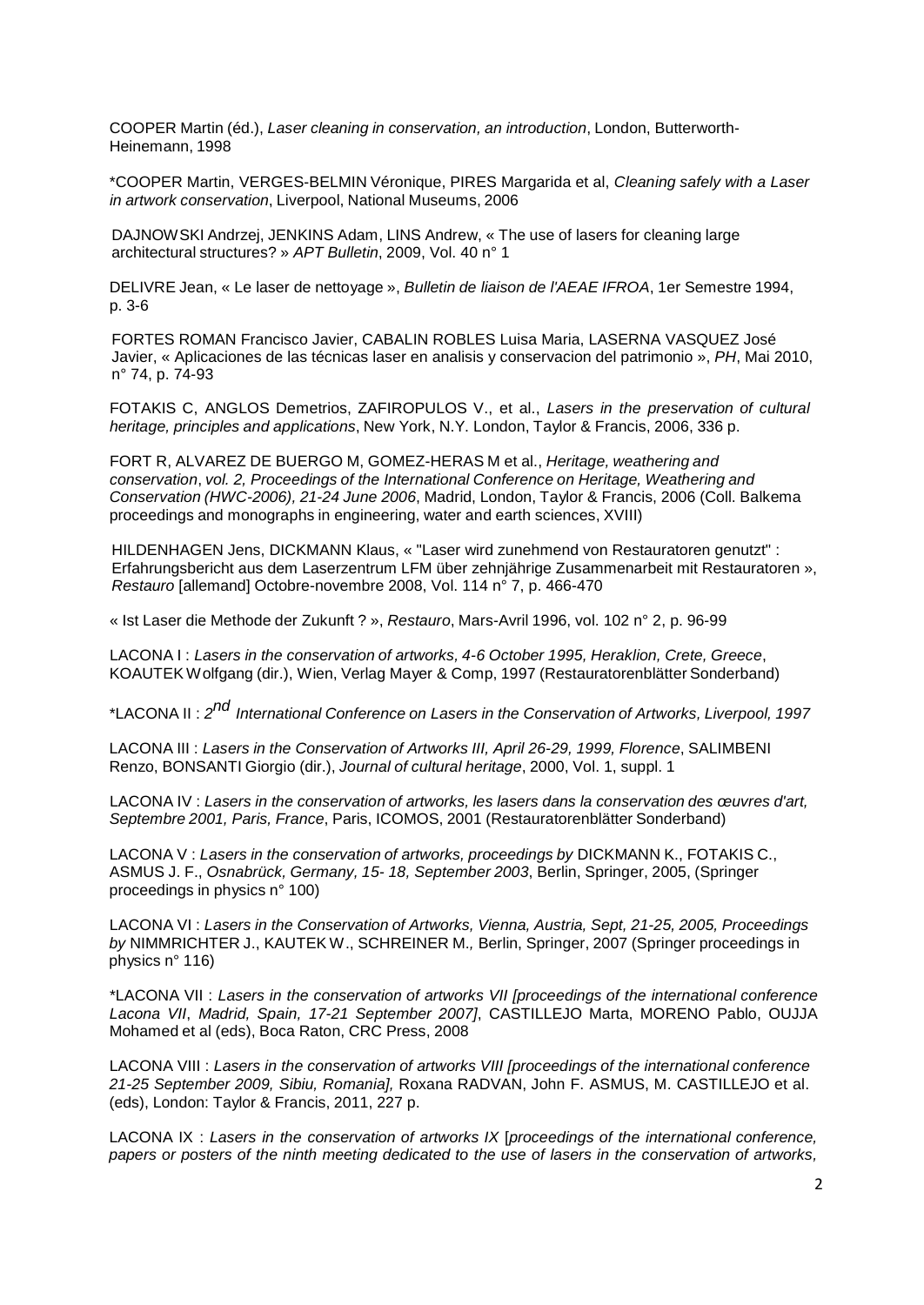*London, 2011*], London: Archetype publications, 2013

\* LACONA X : *Lasers in the Conservation of Artworks X [Papers from the Tenth Conference on Laser in the Conservation of Artworks, 9-13 June 2014, American University of Sharjah, Sharjah, United Arab Emirates]*, A. [ELNAGGAR,](https://www.google.fr/search?hl=fr&tbo=p&tbm=bks&q=inauthor%3A%22A.%2BElnaggar%22&source=gbs_metadata_r&cad=2) A. [NEVEN,](https://www.google.fr/search?hl=fr&tbo=p&tbm=bks&q=inauthor%3A%22A.%2BElnaggar%22&source=gbs_metadata_r&cad=2) M. [CASTILLEJO,](https://www.google.fr/search?hl=fr&tbo=p&tbm=bks&q=inauthor%3A%22M.%2BCastillejo%22&source=gbs_metadata_r&cad=2) M. [STRLIC](https://www.google.fr/search?hl=fr&tbo=p&tbm=bks&q=inauthor%3A%22M.%2BCastillejo%22&source=gbs_metadata_r&cad=2) (eds), Maney Publishing, 2015, 214 p.

\**Laser techniques and systems in art [conservation](http://www.sudoc.abes.fr/DB%3D2.1/SET%3D1/TTL%3D1/CLK?IKT=1016&TRM=Laser%2Btechniques%2Band%2Bsystems%2Bin%2Bart%2Bconservation) : 18-19 June 2001, Munich, Germany*, SALIMBENI Renzo (ed.), [Bellingham](http://www.sudoc.abes.fr/DB%3D2.1/SET%3D1/TTL%3D1/CLK?IKT=1018&TRM=Bellingham) [\(Wash.\)](http://www.sudoc.abes.fr/DB%3D2.1/SET%3D1/TTL%3D1/CLK?IKT=1018&TRM=Wash) : [SPIE,](http://www.sudoc.abes.fr/DB%3D2.1/SET%3D1/TTL%3D1/CLK?IKT=1018&TRM=SPIE) cop. 2001 [\(Proceedings](http://www.sudoc.abes.fr/DB%3D2.1/SET%3D1/TTL%3D1/CLK?IKT=12&TRM=03723613X) of SPIE, the International Society fo[r](http://www.sudoc.abes.fr/DB%3D2.1/SET%3D1/TTL%3D1/CLK?IKT=12&TRM=03723613X) Optical [Engineering,](http://www.sudoc.abes.fr/DB%3D2.1/SET%3D1/TTL%3D1/CLK?IKT=12&TRM=03723613X) 4402)

MANFRIN Maurizio, « Laser e restauro : cosa valutare per poter scegliere », *Restauro & conservazione*, 1998, n°26, p. 11-13

*Optical methods for arts and archaeology [Proceedings of SPIE congress], 13-14 June 2005, Munich*, Bellingham, Wash.: SPIE, the International Society for Optical Engineering, 2005

PINI Roberto (dir.), *Tecniche e sistemi LASER per il restauro dei beni culturali*, Firenze, Nardini, 2001, Supplément au n° 4 de *Kermes, la rivista del restauro*

REBOLLAR Esther, OUJJA Mohamed, GASPARD Solenne et al., « Cleaning and microanalysis of artworks: laser technology used in conservation », *Restauro*, Octobre-Novembre 2006, vol. 112 n° 7

RODE Andrei V., BALDWIN Ken G.H., WAIN Alison et al., « Ultrafast lasers for conservation of heritage artefacts », *AICCM Bulletin*, 2006-2007, vol. 30, p. 17-26

ROLLIER Juliette, VILAIN Ambre (ed.), *Portails romans et gothiques menacés par les intempéries : le relevé laser au service du patrimoine*, actes du colloque international, Paris, INHA, 25-26 novembre 2014, Pessac, AUSONIUS éditions, 2016

RUBAHN H. G., *Laser applications in surface science and technology*, Chichester, John Wiley & Sons, 1999

SCHAAF Peter (ed), *Laser processing of materials: fundamentals, applications and developments*, Heidelberg, Londres, Springer-Verlag, 2010

SIANO Salvatore, SALIMBENI Renzo, « Neues Licht auf alter Pracht, Zur Laserreinigung von Kunstund Kulturgut », *Restauro*, Décembre 2012, vol. 118 n° 8, p. 54-61

VANDIVER Pamela B, MASS Jennifer L., MURRAY Alison, *Materials issues in art and archaeology VII*, symposium held November 30, December 3, 2004, Boston, Massachusetts, USA, Warrendale, Pa, Materials research society, 2005 (Materials research society symposium proceedings n° 852)

VAN GRIEKEN René, JANSSENS Koen, *Cultural heritage conservation and environmental impact assessment by non-destructive testing and micro-analysis*, Leiden, Balkema publishers, 2004

VERBANO Chiara, VENTURINI Karen, PETRONI Giorgio et al., « Characteristics of Italian art restoration firms and factors influencing their adoption of laser technology », *Journal of cultural economics*, vol. 32 n° 1, 2008, p. 3-34

WAGNER Lisa, An update on lasers in sculpture conservation, V & A Conservation Journal ; 2011 - n° 59, p. 21-22

WIEDEMANN Günter, BAUER-BORNEMANN Ulrich, KLOTZBACH Udo, *Laseranwendung in Restaurierung und Denkmalpflege : Grundlagen - Chancen - Perspektiven, Tagung am 30. und 31. Januar 2009 in Osnabrück*, Osnabrück : Fraunhofer IRB Verlag, 2009, 224p.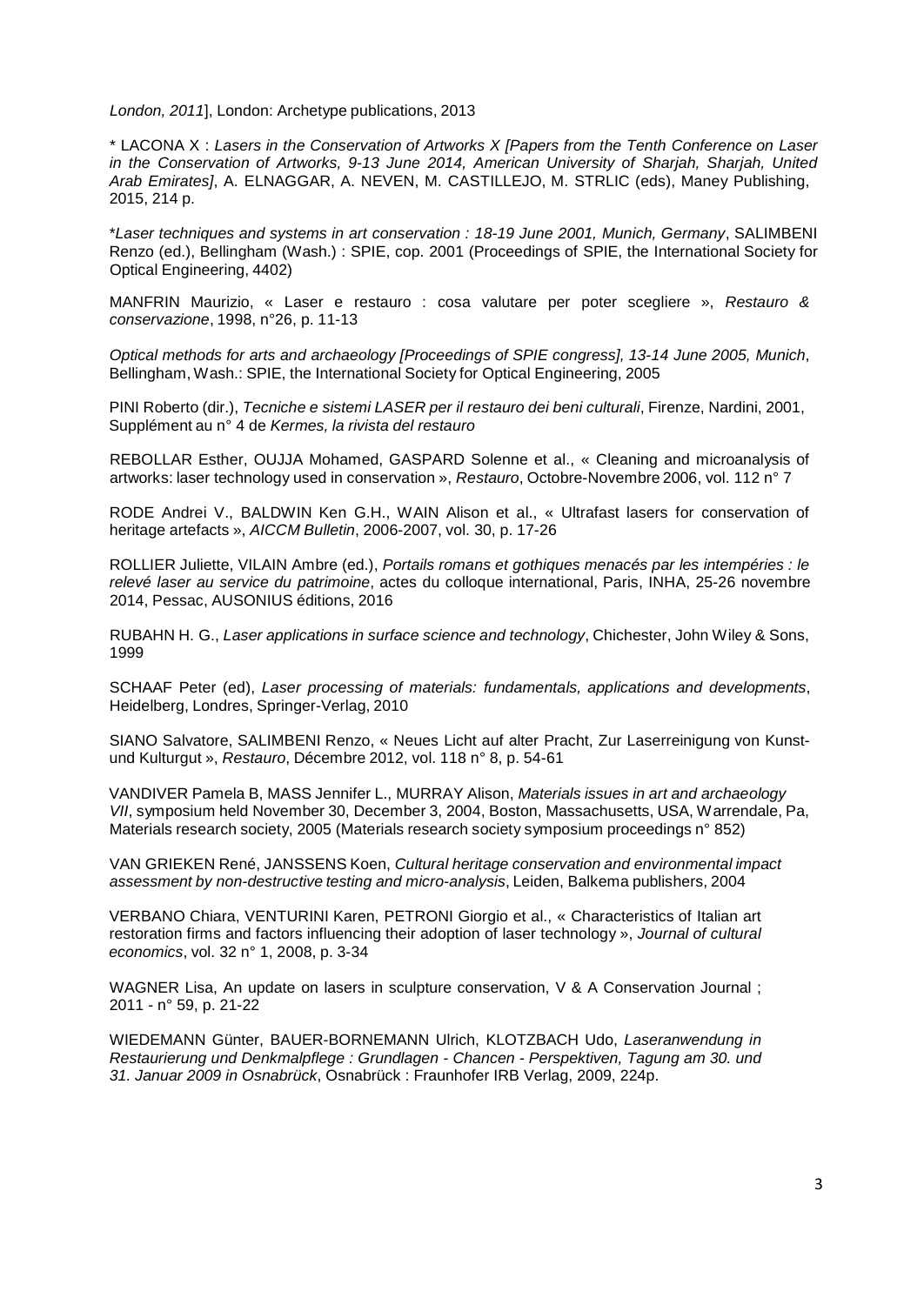# **Le Laser appliqué à la pierre : sculpture & monuments historiques**

AGUILAR Josep Gisbert, *La tecnologia laser y otros métodos de limpieza y restauracion de materiales petreos*, Zaragoza, Portico librerias, 2010

BERTHOLON Régis, « Laser: la résurrection de la pierre, Actualités des recherches au LRMH », *CoRé*, 1991, n° 3, p. 40-42

BROMBLET Philippe, VIEWEGER Thomas, *Le laser de nettoyage de la pierre et la restauration des sculptures* [en ligne], Champs-sur-Marne, Laboratoire de recherche des monuments historiques (LRMH), s. d. 10 p.

<http://www.lrmh.fr/IMG/pdf/laserpb.pdf> (consulté le 23 janvier 2018)

CELLE Stéphanie, VERGES-BELMIN Véronique, OLIVEIRA Cécile de, « Programme JAPILA, recherche sur le "jaunissement" des pierres traitées par laser », *Pierre d'angle (La)*, juillet 2014, n° 64, p. 52-53

DELIVRE Jean, « Le laser de nettoyage de la pierre, adapté au plâtre ? » In *Le plâtre, l'art et la matière, Colloque «Le Plâtre», Cergy-Pontoise (2000)*, Paris, Editions Creaphis, 2001, p. 365-374

GIUSTI Annamaria, BILIOTTI Carlo, SAMARELLI Cristina, « Alcuni casi di utilizzo del laser nella pulitura dei marmi », *OPD Restauro*, 1996, n° 8, p. 120-126

GROSSI Carlota M., ALONSO Francisco Javier, ESBERT Rosa M., « Effect of laser cleaning on granite color », *Color*, Avril 2007, vol. 32 n° 2, p. 152-159

LAGE DE LA ROSA Marta, MOTA MARTIN José Manuel, *La limpieza con láser de láminas de grabado calcográfico*, Madrid, Real Academia de bellas artes de San Fernando, 2003

*Laser stone cleaning in Scotland (Research report)*, Edinburgh, Historic Scotland, 2005

NICOLA Pier Franco, BOVO Paolo, MORATTI Valeria, « Soluzioni per il descialbo », in *Lo Stato dell'arte 9 : IX congresso nazionale IGIIC [International institute for conservation (IIC), Italian group (IG)] : volume delle atti : Cosenza, Palazzo Arnone, 13-15 ottobre 2011*, Firenze : Nardini, 2011, p. 213-220

ORIAL Geneviève, « Nettoyage des pierres des monuments français par laser, mise au point de la méthode et contrôle de l'innocuité », In *Conservation et restauration des biens culturels, pierre, pollution atmosphérique, peinture murale, études scientifiques et cas pratiques, Actes du congrès LCP 1995, Montreux 24-29 Septembre 1995*, Lausanne, Ecole Polytechnique Fédérale de Lausanne, 1996, pp. 469-479

ORIAL Geneviève, RIBOULET G., « Technique de nettoyage de la statuaire monumentale par désincrustation photonique, Réalisation d'un prototype mobile », in *Conservation of stone and other materials. Vol. two: Prevention and treatments. Proceedings of the international RILEM/UNESCO congress... Paris, June 29-July 1, 1993*, London: E & F Spon, 1993, p. 542-549

PAN Aldara, CHIUSSI Stefano, SERRA Julia et al., « Excimer laser removal of beeswax from galician granite monuments », *Journal of cultural heritage*, vol. 10 n° 1, Janvier-mars 2009, p. 48-52

PINI Roberto, SIANO Salvatore, SALIMBENI Renzo, et al., « La pulitura laser nel restauro conservativo dei manufatti lapidei », *Kermes*, Janvier-Avril 1999, n° 34, p. 29-39

PRIKRYL Richard, SIEGL Petr, *Architectural and sculptural stone in cultural landscape, proceedings of the International conference Lux et Lapis (Light and stone)*, Valtice (Czech republic), October, 12- 14, 2002, Prague, Charles University in Prague, 2004

RODRIGUEZ-NOVARRO Carlos, ELERT Kerstin, SEBASTIAN Eduardo et al., « Laser cleaning of stone materials: an overview of current research », *Reviews in conservation*, 2003, n° 4, p. 65-82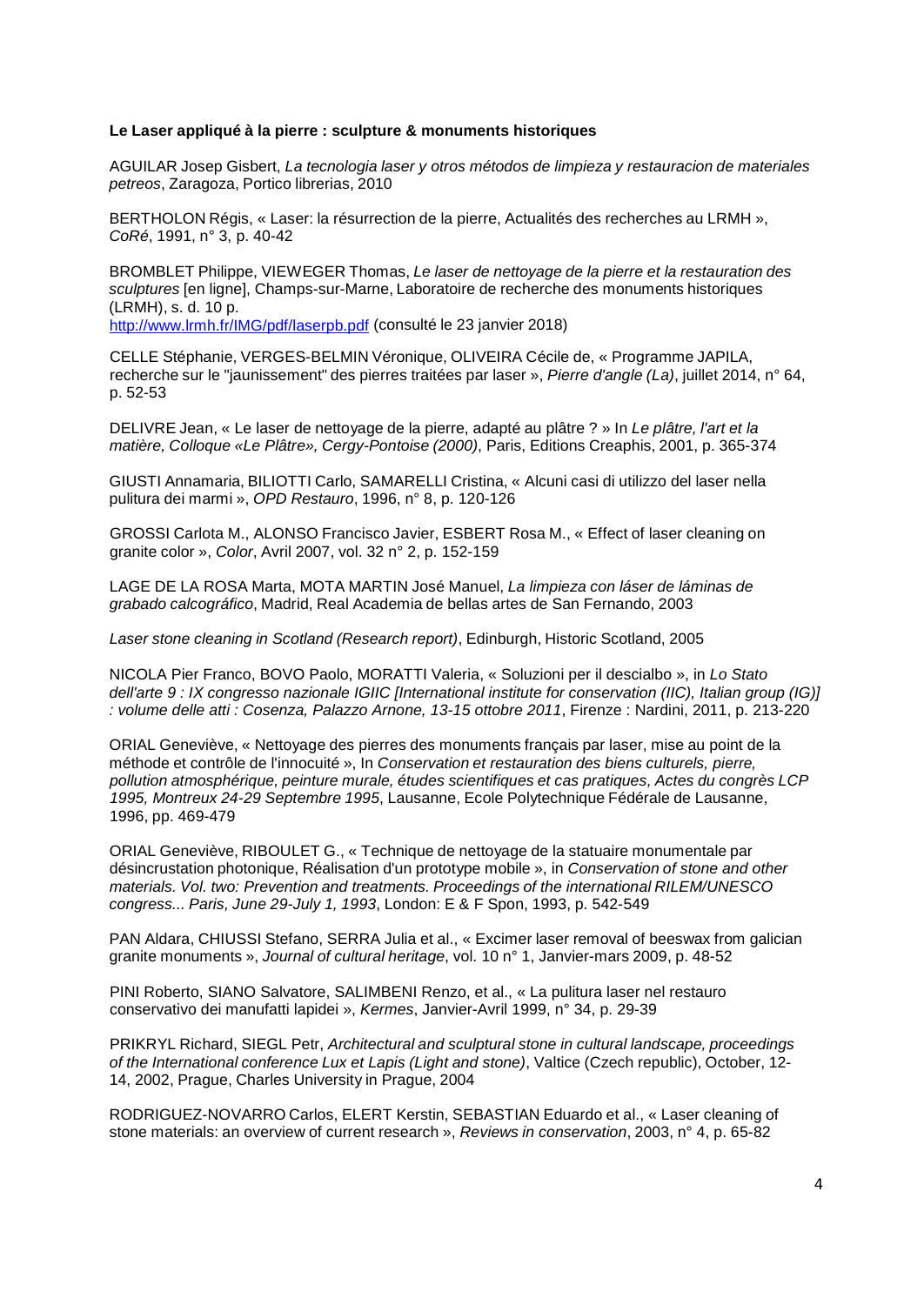RUPPEL JORUN Rebekka, « Waschen, Peelen, Lasern - zum Problem der Reinigung von Gipsabgüssen » In *Oberflächenreinigung - Material und Methoden, Surface Cleaning - Material and Methods, Beiträge der Tagung "Oberflächenreinigung - Material und Methoden", Düsseldorf, 29, September bis 4, Oktober 2003*, Bonn, Verband der Restauratoren (VDR), Stuttgart, Konrad Theiss Verlag, 2006, p. 176-182

SANSONETTI Antonio, TONIOLO Lucia, « Il laser nella pulitura delle superfici, sperimentazione, problemi e prospettive », *Ananke*, Mars 1999, n° 25, p. 90-102

SIEDEL Heiner, WIEDEMANN Günter, *Laserstrahlreinigen von Naturstein*, Stuttgart, Fraunhofer IRB Verlag, 2002

SIEGESMUND Siegfried, AURAS Michael, SNETHLAGE Rolf, *Stein, Zerfall und Konservierung*, Leipzig, Edition Leipzig, 2005

SOBOTT Robert, BAUER-BORNEMANN Ulrich, « Einfluss des Lasers auf die Natursteinfarbe » In *Oberflächenreinigung - Material und Methoden ; Surface Cleaning - Material and Methods, Beiträge der Tagung "Oberflächenreinigung - Material und Methoden"*, Düsseldorf, 29, September bis 4, Oktober 2003, Bonn, Verband der Restauratoren (VDR), Stuttgart, Konrad Theiss Verlag, 2006, p.131- 134

URQUHART Dennis, *Treatment of graffiti on historic surfaces, advice on graffiti removal procedures, anti-graffiti coatings and alternative strategies,* Edinburgh, Historic Scotland, 1999 (Historic Scotland technical advice notes n° 18)

VERGES-BELMIN Véronique, « Elimination de croûtes noires sur marbre et craie, à quel niveau arrêter le nettoyage ? » In *Conservation of stone and other materials, vol. two, Prevention and treatments, Proceedings of the international RILEM/UNESCO congress, Paris, June 29 July 1, 1993*, London, E & F Spon, 1993, p. 534-541

VERGES-BELMIN Véronique, « Laser für die Reinigung von Notre-Dame in Paris ? », *Restauro*, octobre 1996, vol. 102 n° 6, p. 420-424

VERGES-BELMIN Véronique, « Nettoyage des pierres des monuments français par laser, comparaison avec d'autres méthodes, microsablage et compresse chimique », In *Conservation et restauration des biens culturels, pierre, pollution atmosphérique, peinture murale, études scientifiques et cas pratiques, Actes du congrès LCP 1995, Montreux 24-29 Septembre 1995*, Lausanne, Ecole Polytechnique Fédérale de Lausanne, 1996, p. 481-490

VERGES-BELMIN Véronique, « Restauration de la pierre dans les portails aujourd'hui partiellement polychromés », In *La Couleur et la pierre, polychromie des portails gothiques, actes du colloque, Amiens, 12-14 octobre 2000, Paris*, Picard, 2002, p. 151-162

# **Le Laser appliqué à la céramique**

AURA CASTRO Elvira, SAIZ MAULEON Begoña, DOMÉNECH CARBO Maria Teresa, « Elimination of the dirty crust of white alterated glaze from excavated ceramics using the laser cleaning alternative », *Arché* n° 1, 2006, p. 129-132

HUET Nathalie, « Les applications potentielles des techniques lasers lors de la restauration des céramiques glaçurées », *Techne*, 2003, n° 17, p. 93-94

LARSON John, COOPER Martin, « The use of laser energy for cleaning architectural terracotta decoration », In *Architectural ceramics, their history, manufacture and conservation*, 22-25 September 1994, a joint symposium of English Heritage and the United Kingdom Institute for Conservation, London, James & James, 1996, p. 92-100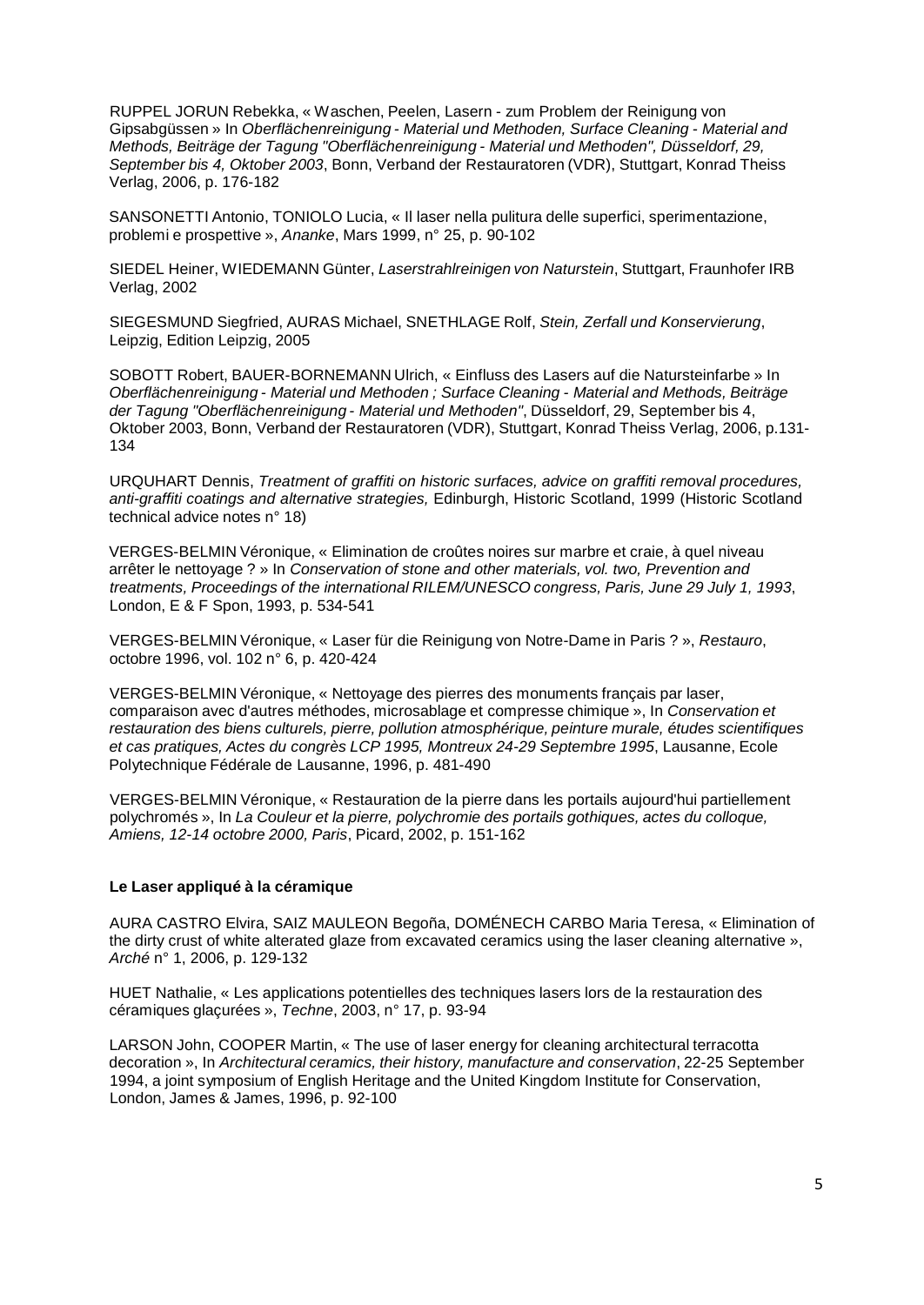#### **Le Laser appliqué aux objets métalliques**

BARRIO MARTIN Joaquin, « La tecnologia Laser aplicada a los procesos de conservacion y restauracion de objetos metalicos arqueologicos », *Patrimonio cultural de España,* n° 4, 2010, p. 79- 98

BELLUZZO Paolo, SIANO Salvatore, PIERI Giorgio et al, « Pulitura laser di manufatti in argento », *Kermes*, Juillet-décembre 2007, n° 67/68, p. 59-64

BRODARD Valentine, *Le laser comme moyen de dégagement de produits de corrosion sur un objet archéologique, Le cas de la dorure sur alliage cuivreux*, Mémoire, La Chaux-de-Fonds : Haute Ecole d'Arts appliqués Arc, 2011

CANE Deborah, CANE S., SYMONS D., « Using LASER scanning and 3-D technology to document and reproduce museum artefacts », in *Metal 2013 : international conference on metals conservation, Edimbourg, 2013*, Edinburgh, Historic Scotland S.l., ICOM-CC (Committee for conservation, Comité pour la Conservation), 2013, p. 43-48

DEGRIGNY Christian, TANGUY Eric, LE GALL René et al, « Laser cleaning of tarnished silver and copper threads in museum textiles », In *LACONA IV*, p. 89-92

FONTANA Martina, INNOCENTI Clarice, ORTOLANI Cinzia, « Il restauro di due capolavori orafi del seicento dedicati alla Vergine Maria, Muselizzazione o ritorno alla liturgia, le diverse scelte operative in fase di restauro », *OPD restauro*, 2010, n° 22, p. 213-224

FROIDEVAUX Maya, *Characterization of the Interaction of Laser Radiation with Copper Alloys used in Outdoor Sculpture in the United Kingdom*, mémoire, La Chaux-de-Fonds, Haute Ecole d'Arts appliqués Arc, 2007

HILDENHAGEN Jens, STUDER Jenny, CHAPE Marie et al., « Laser für die Restaurierung von archäologischem Eisen, erste Ergebnisse im Vergleich zu mechanischen Freilegungsmethoden », *Restauro*, Avril-Mai 2004, vol. 110 n° 3, p. 188-194

JIANG Debin, LUO Yi, GAO Min, « Research with pulse laser to remove the rust on bronze », In *Proceedings of the EEC China workshop on preservation of cultural heritages, Xian, Shaanxi, P, R, of China, September 25-30, 1991*, Napoli, Teti, 1992, p.102-109

KOH Yang Sook, *Laser cleaning as a conservation technique for corroded metal artifacts* [en ligne], Thèse de doctorat, Department of Applied Physics and Mechanical Engineering, Luleå University of Technology, 2006

<http://epubl.luth.se/1402-1544/2006/02/index.html> (consulté le 23 janvier 2018)

LARSON John, « EROS, the laser cleaning of an aluminium sculpture », In *From marble to chocolate, the conservation of modern sculpture, Tate Gallery conference, 18-20 September 1995*, London, Archetype Publications, 1995, p. 53-58

MOODY Helen (ed. ), *Back to basics, selected papers from a series of conferences organised by the Metals Section of UKIC 1999-2000*, S l, United Kingdom Institute for Conservation of Historic and Artistic Work (UKIC), 2002

*Pulitura laser di bronzi dorati e argenti* : *Kermes*, n° Hors-Série, 2008

RAQUET Markus, JANAS Jacek, « Löten oder Schweißen mit dem Laser : eine in der Metallrestaurierung vertretbare Methode ? », *Restauro* [allemand], Avril-Mai 2001, Vol. 107 n° 3, p. 214-218

SIANO Salvatore, SALIMBENI Renzo, « The Gate of Paradise: physical optimization of the laser cleaning approach », *Studies in conservation* 2001, Vol. 46 n° 4, p. 269-281

SPAARSCHUH Christina, WEDVIK Barbro et al., « New research on laser cleaning artworks made of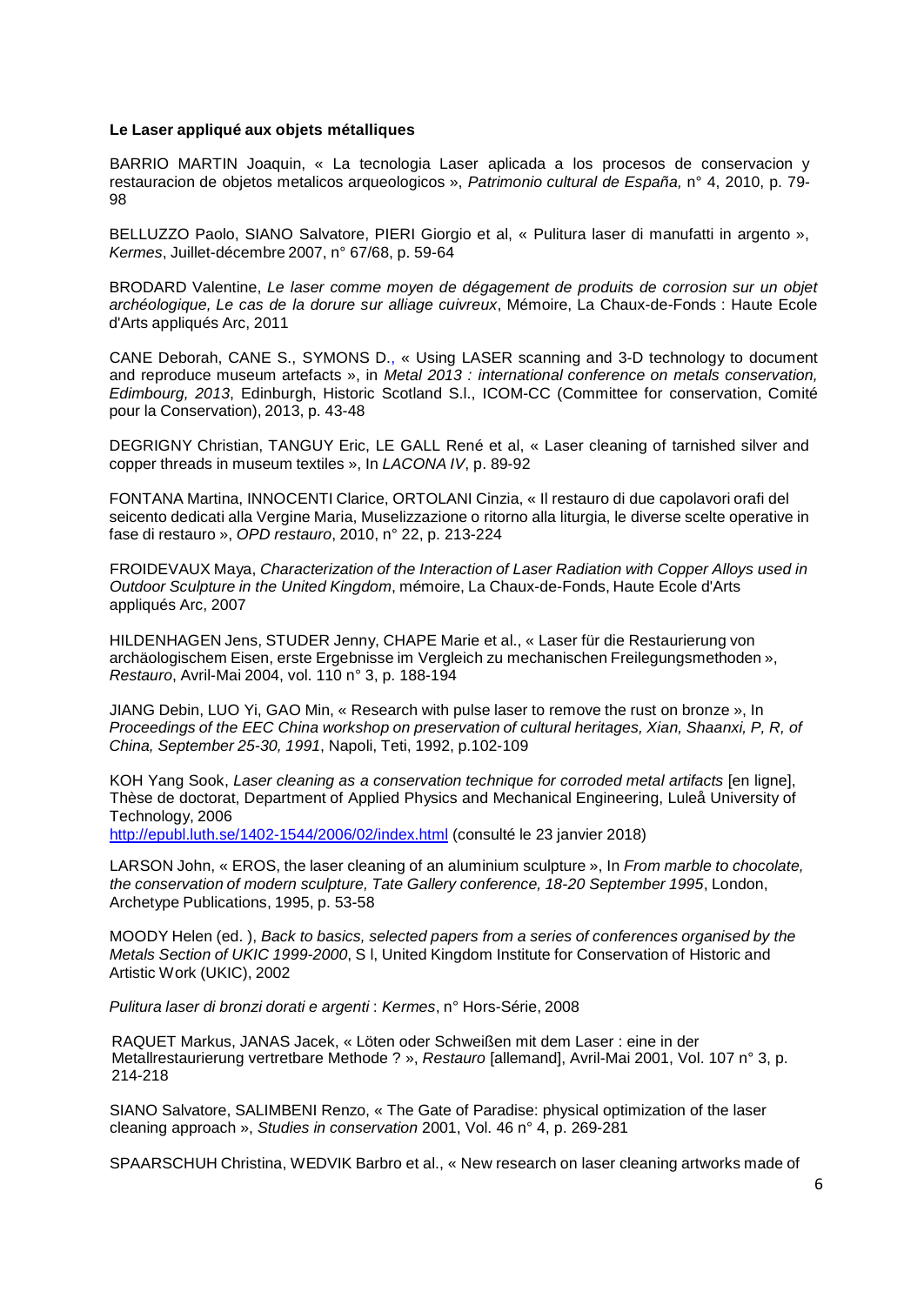metal », *Meddelelser om Konservering*, 2011, n° 1, p. 3-12

THOMSON Helen, COOPER Martin, «The use of laser cleaning in the conservation of public copperalloy monuments in the UK », *Journal of architectural conservation* , vol. 16 n° 1, Mars 2010, p. 7-24

# **Le Laser appliqué aux peintures & objets peints**

[AZE Sébastien,](http://cadicintegrale.inp.fr/exl-php/cadcgp.php?MODELE=vues/bib_portail_-_recherche_simple/tpl-r.html&TABLE=bib_doc&NBREP=50&SETS=SET%20SHOW_MATCHES%20%27TRUE%27;set%20thesaurus_name%20%27exlibris.fth%27;set%20search_memory_size%2050000;&SET_1=set%20term_generator%20%27%27;&SET_2=set%20relevance_method%20%272:2%27;&SET_3=&SET_4=&SET_5=&SET_6=&SET_7=&SET_8=&SET_9=&RESTRICT_INIT=%28LCK_CLI%20NOT%20CONTAINS%20%27LOCKTAG%27%29%20and%20%28LCK_CLI%20not%20%20contains%20%27SUPPR%27%29%20%20and%20%28DOC_AFFICHE=1%29&CMD=CHERCHE&WHERE_DOC_AUTEUR_A=%22$a-Aze-$b-S%E9bastien%22) [DELAPORTE Philippe,](http://cadicintegrale.inp.fr/exl-php/cadcgp.php?MODELE=vues/bib_portail_-_recherche_simple/tpl-r.html&TABLE=bib_doc&NBREP=50&SETS=SET%20SHOW_MATCHES%20%27TRUE%27;set%20thesaurus_name%20%27exlibris.fth%27;set%20search_memory_size%2050000;&SET_1=set%20term_generator%20%27%27;&SET_2=set%20relevance_method%20%272:2%27;&SET_3=&SET_4=&SET_5=&SET_6=&SET_7=&SET_8=&SET_9=&RESTRICT_INIT=%28LCK_CLI%20NOT%20CONTAINS%20%27LOCKTAG%27%29%20and%20%28LCK_CLI%20not%20%20contains%20%27SUPPR%27%29%20%20and%20%28DOC_AFFICHE=1%29&CMD=CHERCHE&WHERE_DOC_CAUTEUR=%22$a-Delaporte-$b-Philippe%22) [VALLET Jean-Marc,](http://cadicintegrale.inp.fr/exl-php/cadcgp.php?MODELE=vues/bib_portail_-_recherche_simple/tpl-r.html&TABLE=bib_doc&NBREP=50&SETS=SET%20SHOW_MATCHES%20%27TRUE%27;set%20thesaurus_name%20%27exlibris.fth%27;set%20search_memory_size%2050000;&SET_1=set%20term_generator%20%27%27;&SET_2=set%20relevance_method%20%272:2%27;&SET_3=&SET_4=&SET_5=&SET_6=&SET_7=&SET_8=&SET_9=&RESTRICT_INIT=%28LCK_CLI%20NOT%20CONTAINS%20%27LOCKTAG%27%29%20and%20%28LCK_CLI%20not%20%20contains%20%27SUPPR%27%29%20%20and%20%28DOC_AFFICHE=1%29&CMD=CHERCHE&WHERE_DOC_CAUTEUR=%22$a-Vallet-$b-Jean-Marc%22) et al, « Le noircissement du minium dans les oeuvres peintes : vers une technique de restauration par irradiation laser « , *Techne* 2008, n° Horssérie, p. 147-149

Barbetti, Ilaria - Felici, Alberto L'uso dei sistemi laser Nd:YAG per la pulitura dei dipinti murali : Integrazioni con altre metodologie, confronti e valutazioni sulla loro efficacia, OPD restauro ; 2010 - n° 22, p. 203-212

CASCIOLI Stella, GIGLIOLA PATRIZI Maria, MAZZEI Barbara, « Quando le nuove tecnologie apportano progressi : la revisione della pulitura delle pitture murali dell' Ipogeo degli Aureli », in *Lo Stato dell'arte 9 : IX congresso nazionale IGIIC [International institute for conservation (IIC), Italian group (IG)] : volume delle atti : Cosenza, Palazzo Arnone, 13-15 ottobre 2011*, Firenze : Nardini Editore, 2011, p. 523-529

*I dipinti murali. Applicazionidi nanotecnologie e laser*. Progetto TemArt, Tecniche avanzate per la conoscenza materica e la conservazione del patrimonio storico-artistico (conservation notebooks 2), Firenze :Nardini Editore, 2015, 94p.

MATTEINI Mauro, LANTERNA Giancarlo, « Il laser a Erbio per la pulitura dei dipinti: verifiche tecniche e analitiche », *Kermes*, Octobre-Décembre 2001, n° 44, p. 55-61

[MORAIS](http://cadicintegrale.inp.fr/exl-php/cadcgp.php?MODELE=vues/bib_portail_-_recherche_simple/tpl-r.html&TABLE=bib_doc&NBREP=50&SETS=SET%20SHOW_MATCHES%20%27TRUE%27;set%20thesaurus_name%20%27exlibris.fth%27;set%20search_memory_size%2050000;&SET_1=set%20term_generator%20%27%27;&SET_2=set%20relevance_method%20%272:2%27;&SET_3=&SET_4=&SET_5=&SET_6=&SET_7=&SET_8=&SET_9=&RESTRICT_INIT=%28LCK_CLI%20NOT%20CONTAINS%20%27LOCKTAG%27%29%20and%20%28LCK_CLI%20not%20%20contains%20%27SUPPR%27%29%20%20and%20%28DOC_AFFICHE=1%29&CMD=CHERCHE&WHERE_DOC_AUTEUR_A=%22$a-Morais-$b-Paulo-J.%22) Paulo J., [BARATA](http://cadicintegrale.inp.fr/exl-php/cadcgp.php?MODELE=vues/bib_portail_-_recherche_simple/tpl-r.html&TABLE=bib_doc&NBREP=50&SETS=SET%20SHOW_MATCHES%20%27TRUE%27;set%20thesaurus_name%20%27exlibris.fth%27;set%20search_memory_size%2050000;&SET_1=set%20term_generator%20%27%27;&SET_2=set%20relevance_method%20%272:2%27;&SET_3=&SET_4=&SET_5=&SET_6=&SET_7=&SET_8=&SET_9=&RESTRICT_INIT=%28LCK_CLI%20NOT%20CONTAINS%20%27LOCKTAG%27%29%20and%20%28LCK_CLI%20not%20%20contains%20%27SUPPR%27%29%20%20and%20%28DOC_AFFICHE=1%29&CMD=CHERCHE&WHERE_DOC_CAUTEUR=%22$a-Barata-$b-M.-J.%22) M. J., [GOUVEIA](http://cadicintegrale.inp.fr/exl-php/cadcgp.php?MODELE=vues/bib_portail_-_recherche_simple/tpl-r.html&TABLE=bib_doc&NBREP=50&SETS=SET%20SHOW_MATCHES%20%27TRUE%27;set%20thesaurus_name%20%27exlibris.fth%27;set%20search_memory_size%2050000;&SET_1=set%20term_generator%20%27%27;&SET_2=set%20relevance_method%20%272:2%27;&SET_3=&SET_4=&SET_5=&SET_6=&SET_7=&SET_8=&SET_9=&RESTRICT_INIT=%28LCK_CLI%20NOT%20CONTAINS%20%27LOCKTAG%27%29%20and%20%28LCK_CLI%20not%20%20contains%20%27SUPPR%27%29%20%20and%20%28DOC_AFFICHE=1%29&CMD=CHERCHE&WHERE_DOC_CAUTEUR=%22$a-Gouveia-$b-Helena%22) Helena, et al., « The InART project, an overview : innovative laser based system and technologies for in-situ cleaning of painting artworks », *Restauro* [allemand], Juillet-août 2010, Vol. 116 n° 5, p. 308-316

[MORAIS Paulo J.,](http://cadicintegrale.inp.fr/exl-php/cadcgp.php?MODELE=vues/bib_portail_-_recherche_simple/tpl-r.html&TABLE=bib_doc&NBREP=50&SETS=SET%20SHOW_MATCHES%20%27TRUE%27;set%20thesaurus_name%20%27exlibris.fth%27;set%20search_memory_size%2050000;&SET_1=set%20term_generator%20%27%27;&SET_2=set%20relevance_method%20%272:2%27;&SET_3=&SET_4=&SET_5=&SET_6=&SET_7=&SET_8=&SET_9=&RESTRICT_INIT=%28LCK_CLI%20NOT%20CONTAINS%20%27LOCKTAG%27%29%20and%20%28LCK_CLI%20not%20%20contains%20%27SUPPR%27%29%20%20and%20%28DOC_AFFICHE=1%29&CMD=CHERCHE&WHERE_DOC_AUTEUR_A=%22$a-Morais-$b-Paulo-J.%22) [BORDALO](http://cadicintegrale.inp.fr/exl-php/cadcgp.php?MODELE=vues/bib_portail_-_recherche_simple/tpl-r.html&TABLE=bib_doc&NBREP=50&SETS=SET%20SHOW_MATCHES%20%27TRUE%27;set%20thesaurus_name%20%27exlibris.fth%27;set%20search_memory_size%2050000;&SET_1=set%20term_generator%20%27%27;&SET_2=set%20relevance_method%20%272:2%27;&SET_3=&SET_4=&SET_5=&SET_6=&SET_7=&SET_8=&SET_9=&RESTRICT_INIT=%28LCK_CLI%20NOT%20CONTAINS%20%27LOCKTAG%27%29%20and%20%28LCK_CLI%20not%20%20contains%20%27SUPPR%27%29%20%20and%20%28DOC_AFFICHE=1%29&CMD=CHERCHE&WHERE_DOC_CAUTEUR=%22$a-Barata-$b-M.-J.%22) Rui, [GOUVEIA Helena,](http://cadicintegrale.inp.fr/exl-php/cadcgp.php?MODELE=vues/bib_portail_-_recherche_simple/tpl-r.html&TABLE=bib_doc&NBREP=50&SETS=SET%20SHOW_MATCHES%20%27TRUE%27;set%20thesaurus_name%20%27exlibris.fth%27;set%20search_memory_size%2050000;&SET_1=set%20term_generator%20%27%27;&SET_2=set%20relevance_method%20%272:2%27;&SET_3=&SET_4=&SET_5=&SET_6=&SET_7=&SET_8=&SET_9=&RESTRICT_INIT=%28LCK_CLI%20NOT%20CONTAINS%20%27LOCKTAG%27%29%20and%20%28LCK_CLI%20not%20%20contains%20%27SUPPR%27%29%20%20and%20%28DOC_AFFICHE=1%29&CMD=CHERCHE&WHERE_DOC_CAUTEUR=%22$a-Gouveia-$b-Helena%22) « Laser technology in conservation and restauration : The particular case of painted artworks », *Restauro* [allemand], Décembre 2007 - Vol. 113 n° 8, p. 540-546

PATTI Mattia, SIANO Salvatore (eds), *I dipinti mobili : applicazioni sperimentali di sistemi laser per la pulitura : metodologie per la pulitura, uso del laser nella pulitura, strumenti e applicazioni*. Progetto TemArt, Tecniche avanzate per la conoscenza materica e la conservazione del patrimonio storicoartistico (conservation notebooks 4), Firenze : Nardini Editore, 2017, 70p.

# **Le Laser appliqué aux textiles**

NUCCI Lucia, PINI Roberto, SIANO Salvatore, et al., « Il laser nel restauro dei tessili », *Kermes*, Avril-Juin 2001, n° 42, p. 22-49

PATTI Mattia, SIANO Salvatore (eds), *I tessili. Applicazioni laser e altre indagini per i materiali fibrosis*. Progetto TemArt, Tecniche avanzate per la conoscenza materica e la conservazione del patrimonio storico-artistico (conservation notebooks 3), Firenze : Nardini Editore, 2015, 78p.

RADOJKOVIC Bojana, RISTIC Slavica, POLIC-RADOVANOVIC Suzana, et al., « Preliminary investigation on the use of the Q-switched nd: YAG laser to clean corrosion products on museum embroidered textiles with metallic yarns », *Journal of cultural heritage*, Vol. 23, janvier-février 2017, p. 128-137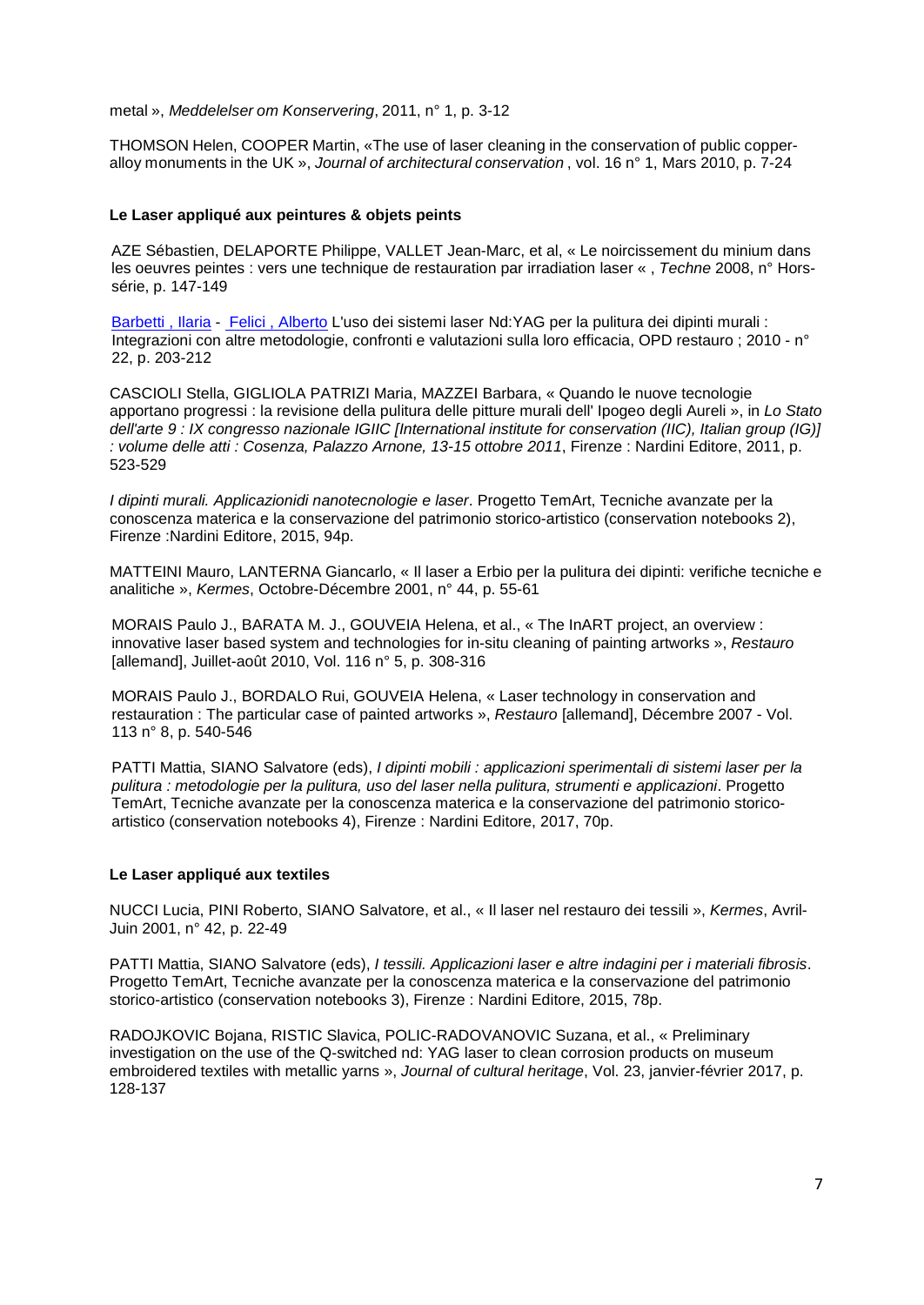### **Le Laser appliqué aux documents graphiques**

COOPER Martin, SPORTUN Samantha, STEWART Ann, et al., Laser cleaning of an eighteenth-century parchment document, Conservator (The) ; 2000 - n° 24, p. 70-79

[KOLAR](http://cadicintegrale.inp.fr/exl-php/cadcgp.php?MODELE=vues/bib_portail_-_recherche_simple/tpl-r.html&TABLE=bib_doc&NBREP=50&SETS=SET%20SHOW_MATCHES%20%27TRUE%27;set%20thesaurus_name%20%27exlibris.fth%27;set%20search_memory_size%2050000;&SET_1=set%20term_generator%20%27%27;&SET_2=set%20relevance_method%20%272:2%27;&SET_3=&SET_4=&SET_5=&SET_6=&SET_7=&SET_8=&SET_9=&RESTRICT_INIT=%28LCK_CLI%20NOT%20CONTAINS%20%27LOCKTAG%27%29%20and%20%28LCK_CLI%20not%20%20contains%20%27SUPPR%27%29%20%20and%20%28DOC_AFFICHE=1%29&CMD=CHERCHE&WHERE_DOC_AUTEUR_A=%22$a-Kolar-$b-Jana%22) Jana, STRLIC Matija, MARINČEK Marko, « The effect of Nd:YAG laser radiation at 1064 nm on paper », *Restaurator*, 2000, Vol. 21 n°1, p. 9-18

MÜLLER-HESS Doris, TROSCHKE Karin K., [KOLAR Jana,](http://cadicintegrale.inp.fr/exl-php/cadcgp.php?MODELE=vues/bib_portail_-_recherche_simple/tpl-r.html&TABLE=bib_doc&NBREP=50&SETS=SET%20SHOW_MATCHES%20%27TRUE%27;set%20thesaurus_name%20%27exlibris.fth%27;set%20search_memory_size%2050000;&SET_1=set%20term_generator%20%27%27;&SET_2=set%20relevance_method%20%272:2%27;&SET_3=&SET_4=&SET_5=&SET_6=&SET_7=&SET_8=&SET_9=&RESTRICT_INIT=%28LCK_CLI%20NOT%20CONTAINS%20%27LOCKTAG%27%29%20and%20%28LCK_CLI%20not%20%20contains%20%27SUPPR%27%29%20%20and%20%28DOC_AFFICHE=1%29&CMD=CHERCHE&WHERE_DOC_AUTEUR_A=%22$a-Kolar-$b-Jana%22) STRLIC Matija, KAUTEK Wolfgang, PENTZIEN Simone, « Laserreinigung von Papier : Zwischenbericht des Eurocare-Projektes 1681 LACLEPA », *Restauro* [allemand], Décembre 2001, Vol. 107 n° 8, p. 604-610

PATTI Mattia, SIANO Salvatore (eds), *La Carta. Applicazioni Laser*, Opificio delle Pietre Dure, Progetto Tem'Art, Tecniche avanzate per la conoscenza materica e la conservazione del patrimonio storicoartistico, Nardini Editore, 2014, 64p. (conservation notebooks 1)

RUDOLPH P., LIGTERINK Frank J., PEDERSOLI JÚNIOR José Luis, et al., « Characterization of lasertreated paper », *Applied physics A : materials science & processing*, Vol. 79 n° 2, Juillet 2004, p. 181- 186

WAGNER Barbara, BULSKA Ewa, SOBUCKI Wladyslaw, « Magnesium distribution in paper subjected to deacidification investigated by means of Laser Ablation Inductively Coupled Plasma Mass Spectroscopy », *Journal of cultural heritage*, Vol. 9 n° 1, Janvier - Mars 2008, p. 60-65

#### **Le Laser appliqué aux matériaux bois**

[BRATASZ](http://cadicintegrale.inp.fr/exl-php/cadcgp.php?MODELE=vues/bib_portail_-_recherche_simple/tpl-r.html&TABLE=bib_doc&NBREP=50&SETS=SET%20SHOW_MATCHES%20%27TRUE%27;set%20thesaurus_name%20%27exlibris.fth%27;set%20search_memory_size%2050000;&SET_1=set%20term_generator%20%27%27;&SET_2=set%20relevance_method%20%272:2%27;&SET_3=&SET_4=&SET_5=&SET_6=&SET_7=&SET_8=&SET_9=&RESTRICT_INIT=%28LCK_CLI%20NOT%20CONTAINS%20%27LOCKTAG%27%29%20and%20%28LCK_CLI%20not%20%20contains%20%27SUPPR%27%29%20%20and%20%28DOC_AFFICHE=1%29&CMD=CHERCHE&WHERE_DOC_AUTEUR_A=%22$a-Bratasz-$b-Lukasz%22) Lukasz, [KOZLOWSKI](http://cadicintegrale.inp.fr/exl-php/cadcgp.php?MODELE=vues/bib_portail_-_recherche_simple/tpl-r.html&TABLE=bib_doc&NBREP=50&SETS=SET%20SHOW_MATCHES%20%27TRUE%27;set%20thesaurus_name%20%27exlibris.fth%27;set%20search_memory_size%2050000;&SET_1=set%20term_generator%20%27%27;&SET_2=set%20relevance_method%20%272:2%27;&SET_3=&SET_4=&SET_5=&SET_6=&SET_7=&SET_8=&SET_9=&RESTRICT_INIT=%28LCK_CLI%20NOT%20CONTAINS%20%27LOCKTAG%27%29%20and%20%28LCK_CLI%20not%20%20contains%20%27SUPPR%27%29%20%20and%20%28DOC_AFFICHE=1%29&CMD=CHERCHE&WHERE_DOC_CAUTEUR=%22$a-Kozlowski-$b-Roman%22) Roman, « Laser sensors for continuous in-situ monitoring of the dimensional response of wooden objects », *Studies in conservation*, 2005, Vol. 50 n° 4, p. 307-315

[PÜSCHNER](http://cadicintegrale.inp.fr/exl-php/cadcgp.php?MODELE=vues/bib_portail_-_recherche_simple/tpl-r.html&TABLE=bib_doc&NBREP=50&SETS=SET%20SHOW_MATCHES%20%27TRUE%27;set%20thesaurus_name%20%27exlibris.fth%27;set%20search_memory_size%2050000;&SET_1=set%20term_generator%20%27%27;&SET_2=set%20relevance_method%20%272:2%27;&SET_3=&SET_4=&SET_5=&SET_6=&SET_7=&SET_8=&SET_9=&RESTRICT_INIT=%28LCK_CLI%20NOT%20CONTAINS%20%27LOCKTAG%27%29%20and%20%28LCK_CLI%20not%20%20contains%20%27SUPPR%27%29%20%20and%20%28DOC_AFFICHE=1%29&CMD=CHERCHE&WHERE_DOC_AUTEUR_A=%22$a-P%C3%BCschner-$b-Karsten%22) Karsten, [JELEN](http://cadicintegrale.inp.fr/exl-php/cadcgp.php?MODELE=vues/bib_portail_-_recherche_simple/tpl-r.html&TABLE=bib_doc&NBREP=50&SETS=SET%20SHOW_MATCHES%20%27TRUE%27;set%20thesaurus_name%20%27exlibris.fth%27;set%20search_memory_size%2050000;&SET_1=set%20term_generator%20%27%27;&SET_2=set%20relevance_method%20%272:2%27;&SET_3=&SET_4=&SET_5=&SET_6=&SET_7=&SET_8=&SET_9=&RESTRICT_INIT=%28LCK_CLI%20NOT%20CONTAINS%20%27LOCKTAG%27%29%20and%20%28LCK_CLI%20not%20%20contains%20%27SUPPR%27%29%20%20and%20%28DOC_AFFICHE=1%29&CMD=CHERCHE&WHERE_DOC_CAUTEUR=%22$a-Jelen-$b-Erich%22) Erich, [WIEDEMANN](http://cadicintegrale.inp.fr/exl-php/cadcgp.php?MODELE=vues/bib_portail_-_recherche_simple/tpl-r.html&TABLE=bib_doc&NBREP=50&SETS=SET%20SHOW_MATCHES%20%27TRUE%27;set%20thesaurus_name%20%27exlibris.fth%27;set%20search_memory_size%2050000;&SET_1=set%20term_generator%20%27%27;&SET_2=set%20relevance_method%20%272:2%27;&SET_3=&SET_4=&SET_5=&SET_6=&SET_7=&SET_8=&SET_9=&RESTRICT_INIT=%28LCK_CLI%20NOT%20CONTAINS%20%27LOCKTAG%27%29%20and%20%28LCK_CLI%20not%20%20contains%20%27SUPPR%27%29%20%20and%20%28DOC_AFFICHE=1%29&CMD=CHERCHE&WHERE_DOC_CAUTEUR=%22$a-Wiedemann-$b-G%C3%BCnter%22) Günter, « DDT und PCP in Holzobjekten : Möglichkeiten der Dekontamination mit dem Laserverfahren », *Beiträge zur Erhaltung von Kunst und Kulturgut* n° 1, 2010, p. 105-111

SAWICKI, Malgorzata, DABROWA Barbara, « Laser cleaning from a practical perspective: cleaning tests of varied gilded-wood surfaces using Nd:YAG Compact Phoenix laser system », *AICCM Bulletin* 2011, Vol. 32, p. 44-53

#### **Rayonnement et techniques Laser**

COOPER Martin, « Practical laser cleaning with a Q-switched ND, YAG laser », in COOPER Martin (éd.), *Laser cleaning in conservation, an introduction*, London, Butterworth-Heinemann, 1998, p. 57-66

DAURELIO Guiseppe, ANDRIANI Sabino Edoardo, MARANO Danilo, et al, « The removal of sprayed paints on calcareous stones, a comparative study of the application of N-Mode, Short Free Running and Q-Switch Nd :YAG laser beam », *Restauro*, Septembre 2007, vol. 113 n° 6, p. 400-409

DECRUZ Adele, WOLBARSHT Myron L., ANDREOTTI Alessia et al., « Investigation of the Er:YAG laser at 2.94 µm to remove lichens growing on stone », *Studies in conservation*, 2009, vol. 54 n° 4, p. 268-277

DETALLE Vincent, « Une nouvelle technique d'analyse par laser appliquée aux oeuvres d'art », *Culture et recherche*, Printemps - été 2008 - n° 116-117, p. 6-7

GAETANI Maria Carolina MONTINI Ilaria, «Linee guida per la valutazione dell'efficacia di differenti strumentazioni laser », in BRUNETTO Anna (ed.), *APLAR 2 Applicazioni laser nel restauro, la ragione delle scelte, atti del convegno, Siena, 4 luglio 2008*, *op. cit.*, 2009, p. 69-87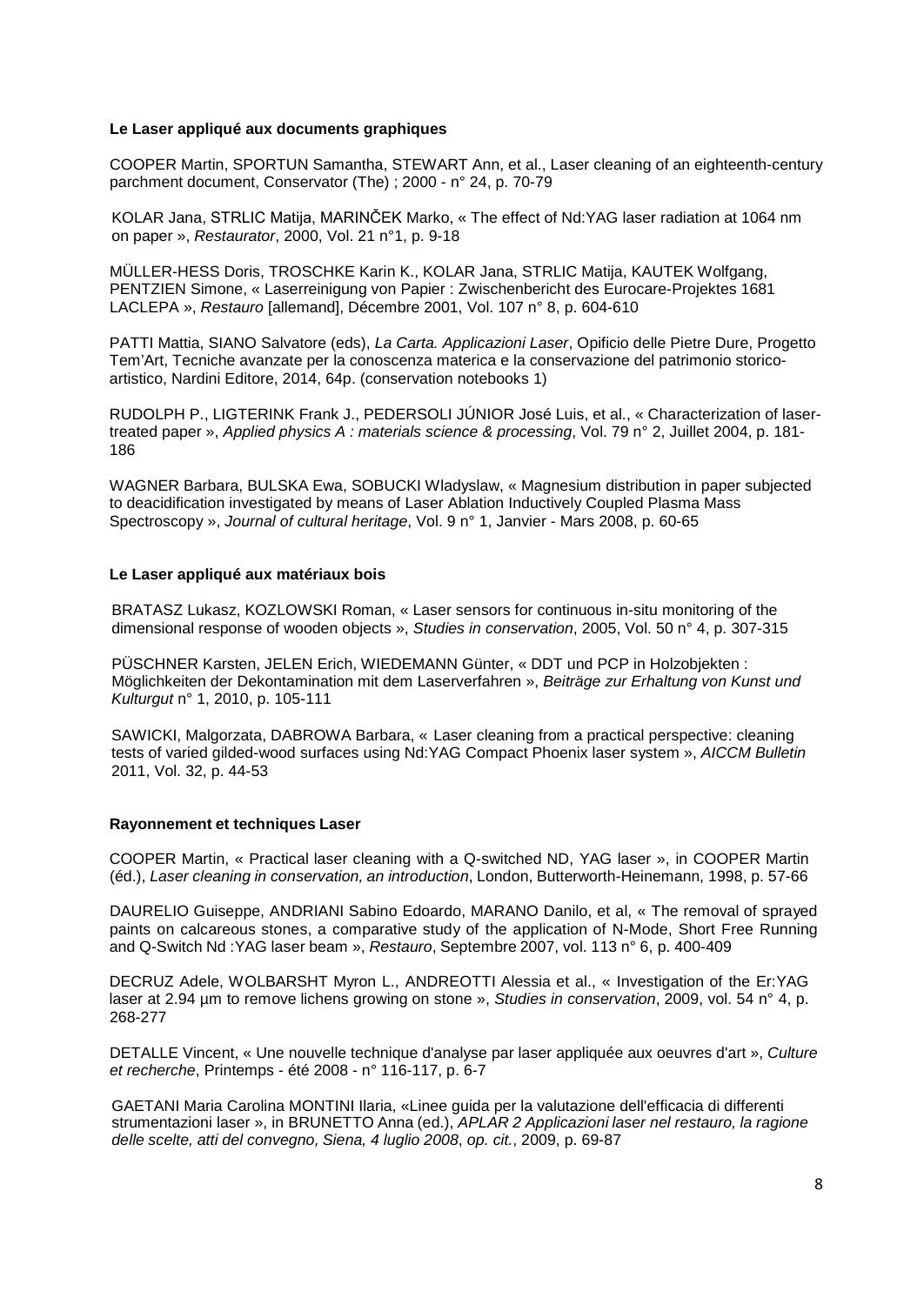GASPAR Pedro, KEARNS Aileen, VILAR Rui et al., « A study of the effect of wavelength on Qswitched Nd:YAG laser cleaning of eighteenth-century portuguese tiles », *Studies in Conservation*, 2000, vol. 45 n° 3, p. 189-200

KANE D.M. (ed), *Laser Cleaning II*, Singapore : World Scientific Publishing Co. Pte. Ltd , 2006, XXXI-289p.

KOH Yang Sook, SARADY Istvan, « Cleaning of corroded iron artefacts by using pulsed TEA CO2 and Nd:YAG-lasers » In *LACONA IV*, p. 75-76

LEMAIRE Jacques, « Le nettoyage au LASER d'un jaunissement observable sur des plumes blanches ayant subi un traitement par LASER YAG de désincrustation », *Lettre de l'OCIM (La)*, Janvier-Février 2000, n° 67, p. 21-32

LENTJES Marco, *Controlled laser cleaning of artworks via low resolution plasma spectroscopy and linear correlation* [en ligne], Thèse, University of Twente, Enschede, The Netherlands: 2007 [http://doc.utwente.nl/58098/1/thesis\\_Lentjes.pdf](http://doc.utwente.nl/58098/1/thesis_Lentjes.pdf) (consulté le 23 janvier 2018)

[NIMMRICHTER](http://cadicintegrale.inp.fr/exl-php/cadcgp.php?MODELE=vues/bib_portail_-_recherche_simple/tpl-r.html&TABLE=bib_doc&NBREP=50&SETS=SET%20SHOW_MATCHES%20%27TRUE%27;set%20thesaurus_name%20%27exlibris.fth%27;set%20search_memory_size%2050000;&SET_1=set%20term_generator%20%27%27;&SET_2=set%20relevance_method%20%272:2%27;&SET_3=&SET_4=&SET_5=&SET_6=&SET_7=&SET_8=&SET_9=&RESTRICT_INIT=%28LCK_CLI%20NOT%20CONTAINS%20%27LOCKTAG%27%29%20and%20%28LCK_CLI%20not%20%20contains%20%27SUPPR%27%29%20%20and%20%28DOC_AFFICHE=1%29&CMD=CHERCHE&WHERE_DOC_AUTEUR_A=%22$a-Nimmrichter-$b-Johann%22) Johann, LINKE [Robert,](http://cadicintegrale.inp.fr/exl-php/cadcgp.php?MODELE=vues/bib_portail_-_recherche_simple/tpl-r.html&TABLE=bib_doc&NBREP=50&SETS=SET%20SHOW_MATCHES%20%27TRUE%27;set%20thesaurus_name%20%27exlibris.fth%27;set%20search_memory_size%2050000;&SET_1=set%20term_generator%20%27%27;&SET_2=set%20relevance_method%20%272:2%27;&SET_3=&SET_4=&SET_5=&SET_6=&SET_7=&SET_8=&SET_9=&RESTRICT_INIT=%28LCK_CLI%20NOT%20CONTAINS%20%27LOCKTAG%27%29%20and%20%28LCK_CLI%20not%20%20contains%20%27SUPPR%27%29%20%20and%20%28DOC_AFFICHE=1%29&CMD=CHERCHE&WHERE_DOC_CAUTEUR=%22$a-Linke-$b-Robert%22) « Reinigung eines gefassten Renaissanceepitaphs in Steyr : Lasertechnologie versus traditionelle Steinreinigungsmethoden », *Restauro* [allemand] Juin 2006 - Vol. 112 n° 4, p. 249-255

OLIVEIRA C., VIALLE C., MERLIN J., « Etude de l'absorption du rayonnement IR en vue du traitement laser d'alliages ferreux » [en ligne uniquement], *Journal de physique III*, Novembre 1992, Vol. 2 n° 11, 21p.

<http://hal.archives-ouvertes.fr/docs/00/24/88/77/PDF/ajp-jp3v2p2203.pdf> (consulté le 23 janvier 2018)

O'SHEA Donald C., CALLEN W. Russel, RHODES William T. et al. *Introduction aux lasers et à leurs applications*, Paris, Eyrolles, 1980

PEZZATI Luca, FOTAKIS Costas, SALIMBENI Renzo, O3A: Optics for arts, architecture, and archaeology [I]: proceedings, 20-22 June 2007, Munich, Germany, Bellingham, Wash. : SPIE, the International Society for Optical Engineering , 2007, 390p.

PEZZATI Luca, SALIMBENI Renzo (eds), *O3A: Optics for arts, architecture, and archaeology II : proceedings, 17-18 June 2009, Munich, Germany*. Bellingham, Wash.: SPIE, the International Society for Optical Engineering, 2009, 318p.

SALIMBENI Renzo, PINI Roberton, SIANO Salvatore, « A variable pulse duration Q-switched Nd: YAG laser system for conservation » In *LACONA IV,* p. 41-44

SCHAAF Peter, CARPENE Ettore, DINESCU Maria, et al., *Laser processing of materials : fundamentals, applications and developments*, Heidelberg Londres : Springer-Verlag , 2010, 231p.

STONE Thomas, DIGNARD Carole, « Le point sur le nettoyage au laser Nd-Yag à l'ICC », *ICC Bulletin*, Mars 1997, n° 19, p. 5-6

STUDER Jenny, *Untersuchungen zum Einsatz eines Nd, YAG Lasers zur Entfernung von Korrosionssprodukten auf archäologischem Eisen*, Mémoire, La Chaux-de-Fonds, Haute Ecole d'arts appliqués Arc, 2001

TORNARI Vivi, « Laser interference-based techniques and applications in structural inspection of works of art », Analytical and bioanalytical chemistry, vol. 387 n° 3, Février 2007, p. 761-780

TREPS Nicolas, BRETENAKER Fabien, TOWNES Charles H., *Le laser : 50 ans de découvertes*, Les Ulis, EDP Sciences, 2010, 179 p.

VERGES-BELMIN Véronique, « Comparison of three cleaning methods, Microsandblasting Chemical Pads and Q-Switched YAG Laser, on the Portal of the Cathedral Notre-Dame in Paris, France » In *LACONA I*, p. 17-24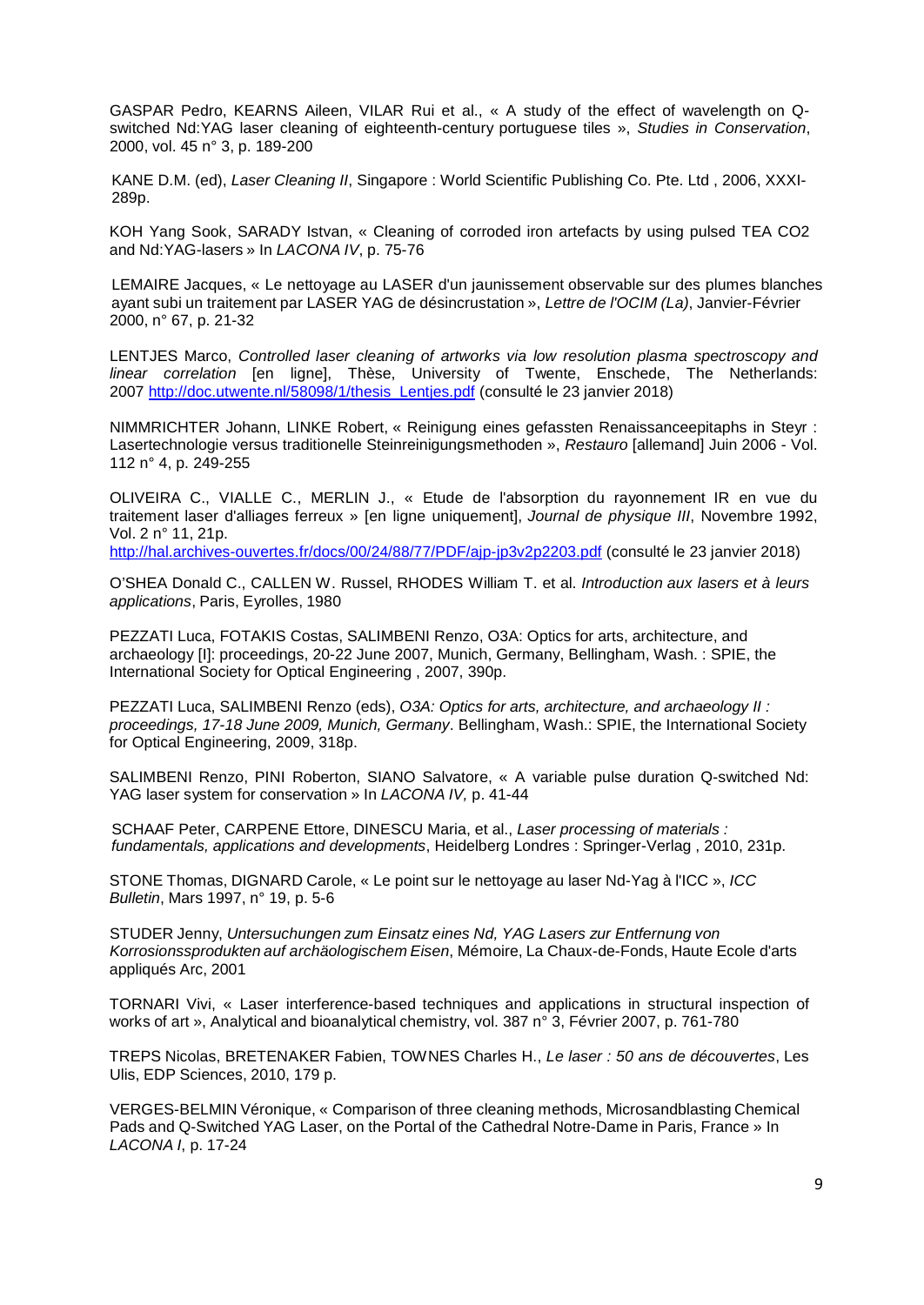WAGNER Lisa, « An update on lasers in sculpture conservation », *V & A Conservation Journal*, 2011, n° 59, p. 21-22

ZAZO Arturo,JIMENEZ Daniel, FARJAS Mercedes, *Guia visual de trimble realworks, software laser 3d. guia de usuario*, Madrid, Ediciones la Ergástula, 2011

### **Sécurité**

GAUTHIER Franck, « L'utilisation en sécurité du laser », *Travail et sécurité*, Novembre 2000, n° 601, p. 29-39

*Sécurité des lasers*, Saint-Denis, AFNOR, 2008 (Recueil normes & réglementation, n° 63), 1 cédérom

#### **Etudes de cas**

BEVILACQUA Fabio, CAUZZI Diego, GOVANNUCCI VIGI Berenice et al., « La Porta dei Mesi della cattedrale di Ferrara, il restauro delle formelle lapidee conservate nel Museo della cattedrale », *Kermes*, Juillet-Septembre 2004, p. 25-38

DEGRIGNY Christian, « Approches de conservation-restauration innovantes pour le suivi et la protection des collections métalliques archéologiques et historiques de bassin méditerranéen, l'exemple de la collection d'armures de l'armurerie du palais du grand maître de l'ordre de Malte, La Valette », *ARAAFU Cahier technique*, n° 17, 2009, p. 41-46

DENIS Isabelle, PALLOT Eric, KAGAN Judith et al, « La restauration du Puits de Moïse, chartreuse de Champmol, Dijon, Côte-d'Or », [Dossier de 8 articles], *Monumental*, 2004, n° 2, p. 26-45

FUCHS Dominique Charles, PUCCI Elisa, « Davide e Golia. Il restauro di due formelle sbalzate e decorate del Museo Stibbert di Firenze », *OPD restauro*, 2010, n° 22, p. 235-252

ISLA AYUSO Belen, « Palacio de Comunicaciones. Intervencion en una de las muestras del modernismo madrileño », *Restauración y rehabilitación* (R & R), n° 44 ; septembre 2000, p. 34-45

KAPP Johanna, *Etude et restauration de trois sculptures du Château-Musée de Dieppe, Saint Jacques en plâtre d'Eugène Paul Bénet (vers 1898), Tête de Saint-Jacques et Livre, fragments en pierre de Caen (fin XVe début XVIe siècle)*, Mémoire, Tours, Ecole supérieure des Beaux-Arts, cycle conservation-restauration des œuvres sculptées, 2007

LAUREAU Delphine, *Vierge enfant, fragment d'une éducation de la Vierge, Champagne méridionale vers 1150-1530, calcaire polychromé, 83x26x30 (cm), Troyes, musée Vauluisant, Inv. 31, 1, 22*, Mémoire, Tours, Ecole supérieure des Beaux-Arts de Tours, cycle conservation-restauration des œuvres sculptées, 2003, 179 p. et annexes

MOSSOTTI Victor G., ELDEEB A., RAOUF Fries et al, *The Effect of selected cleaning techniques on Berkshire Lee marble, a scientific study at Philadelphia City Hall,* Denver, Colo., USGS, 2002, 1 cédérom

PRUNET Pascal, « La restauration de l'ensemble ouest du château des ducs de Bretagne à Nantes, Loire-Atlantique », *Monumental*, 2007, n° 2, p. 64-67

RADKE Gary M., GIUSTI Annamaria, « La porta del paradiso : dalla bottega di Lorenzo Ghiberti al cantiere del restauro », Firenze, Giunti Gruppo Editoriale, 2012, 221 p.

THALOUAS Nathalie, « Nettoyage au laser pour le portail roman de Saint-Gilles », *Archéologia*, Janvier 1994, n° 297, p. 5-11

VERGES-BELMIN Véronique, « Essais de déjaunissement de surfaces nettoyées au laser à la basilique de Saint-Denis (93) » In *Couleur & temps, la couleur en conservation et restauration, 12ème*